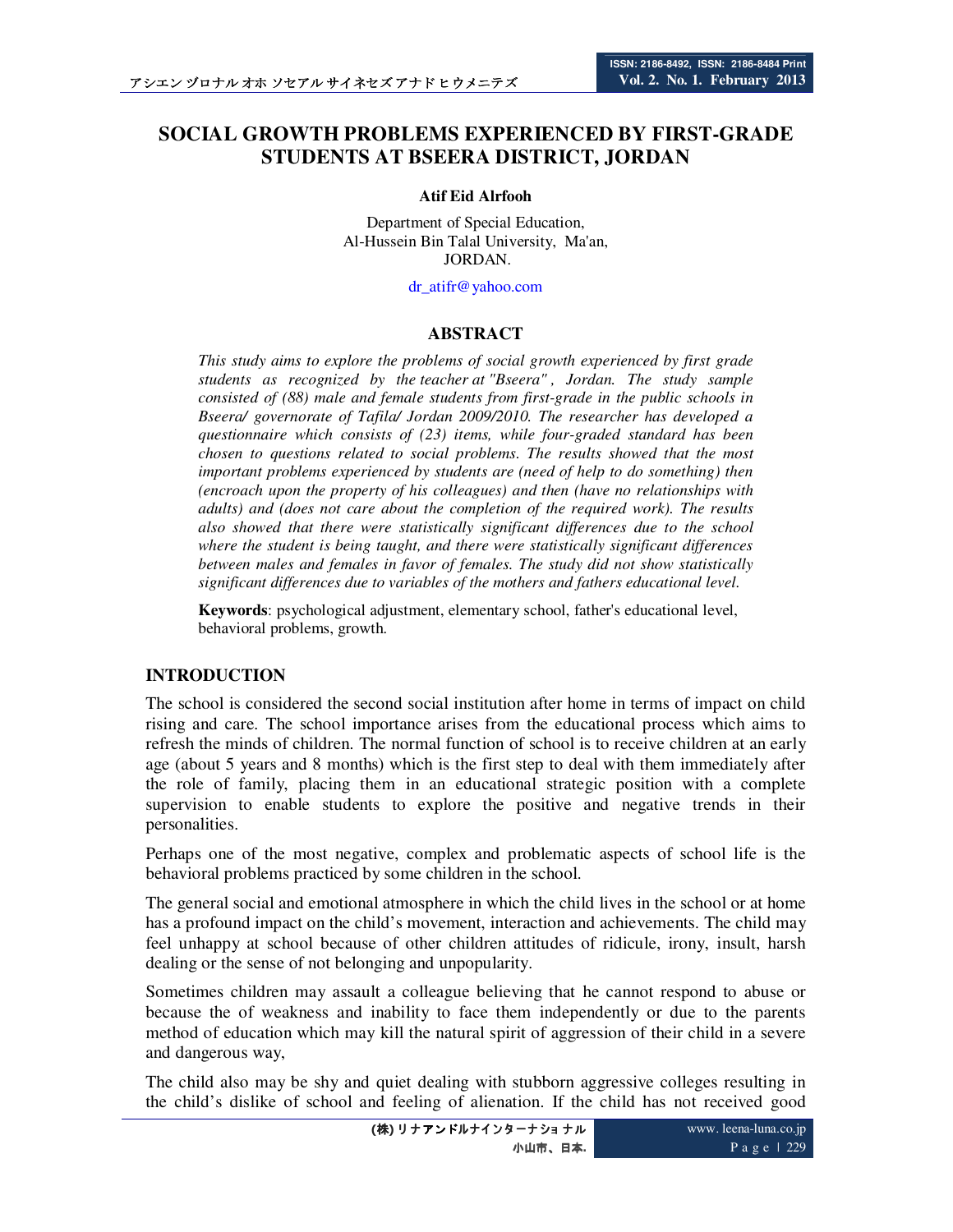educational treatment in school and has understood the developed curriculum, the educational attainment would be going backward, also the boredom and stress will cover his life and consequently, the child will create aggressive relationships either with peers or with teachers, in addition to dark image of human life, especially after frequent frustrations.

The system of children's daily lives changes decisively when they begin the school life. Learning process provides the child with a sense of competition and power, which helps in increasing the aggressive trends and spread them to others as well as to the assets of the school.

The teacher remains a key element in the discovery of behavior changes of children and identifies many forms of disorder that hurt children in the classroom, and thus the burden of identifying such children, and diagnosing their problems, and helping them to adapt with the social life at school lies on the shoulders of the teacher. The teacher role is to help students to grow physically, mentally and emotionally so that to achieve the educational goals and to develop the good behaviors through the encouragement and guidance in addition to investing their powers to the greatest extent and to help them keep emotional balance and develop found trends.

First grade students suffer from (lack of social adjustment), and teachers have difficulty to control them, and to attract them to the social atmosphere of school. At the beginning of the school, students sometimes keep crying for more than week and become unable to adapt to colleagues and teachers in the classroom. Additionally, such students are introverted, unsocial, do not have companions in the classroom and suffer from changes of mood. The reason behind this is the strong relationship with parents, and mothers over care of their children, as they do not allow them to play or engage with other children or act independently. Moreover, mothers prevent their children from joining cultural or entertainment club in addition to many other reasons, (osrty.com).

It is necessary to define the term adaptation.in language adaptation refers to harmony and convergence; it is the opposite of repulsion, clash or collision (Botros, 2008). Idiomatically, there are several definitions:

- 1. Definition of Fahmi (1987) as indicated by Botros (2008) in his book: the ongoing dynamic process that is designed by the person to change the behavior to create a more compatible relationship between the individual and his/her environment.
- 2. Definition of Al-Rifai (1987) as indicated by Botros (2008) a set of responses and reactions in which the individual modifies the behavior to form a composition of the psychological, social and natural environment.
- 3. Al-Hashemi (1986) defined adaptation in psychological studies as: the interactive and continuous (dynamic) process practiced by the human consciously or subconsciously, which aims to change behavior to become more compatible with the motives and requirements of his / her environment.

Adjustment is divided into two types: psychological adjustment and social adjustment. Psychological adjustment indicates that most human behavior is self-attempts to achieve compatibility with the environment, either on a personal level or on a social level. The concept of compatibility indicates the existence of harmonious relationships with the environment including the ability to satisfy the most biological and social human needs and meet most demands. In addition, compatibility includes all data and changes in behavior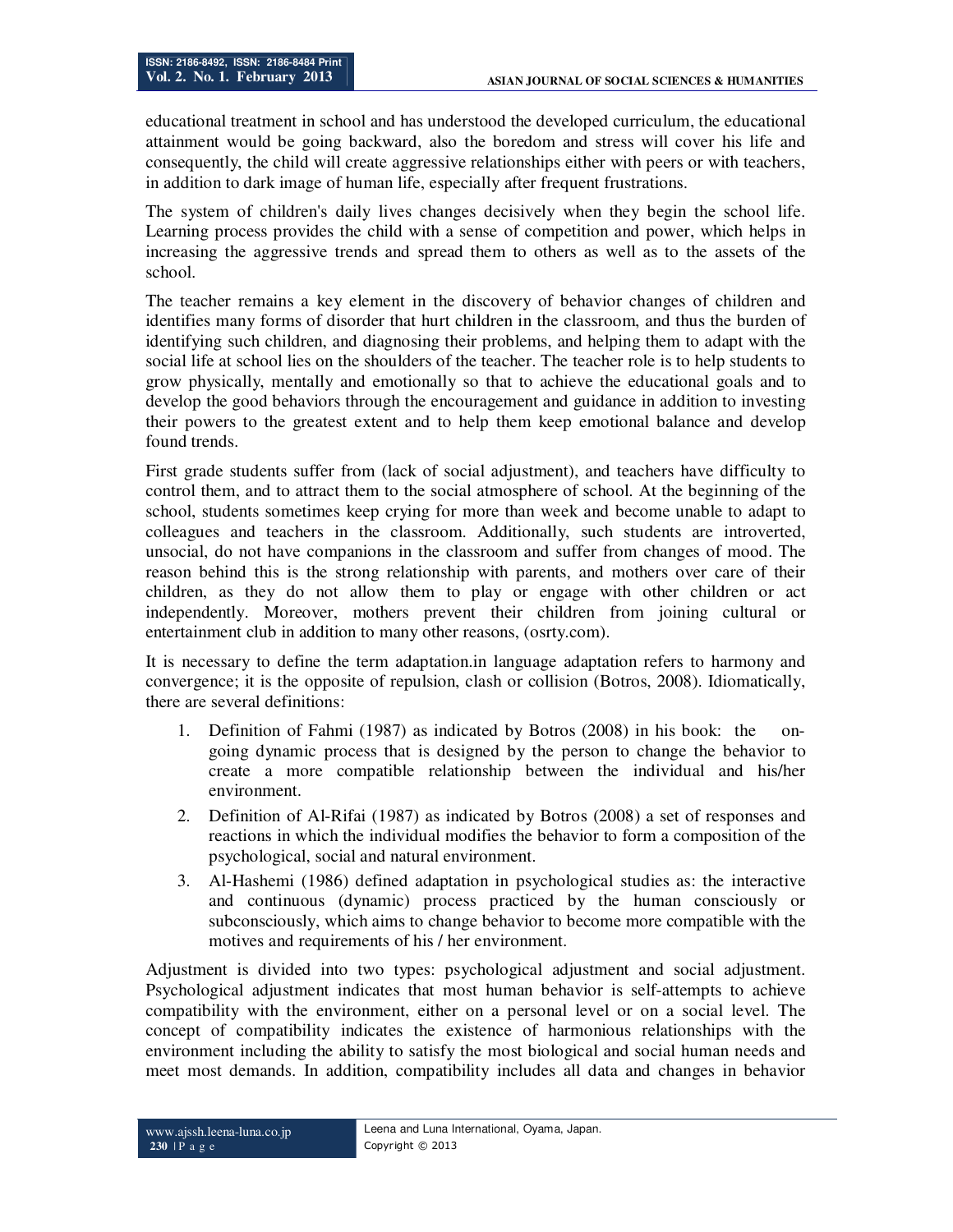which are necessary to meet the satisfaction level in the context of a harmonious relationship with the environment (Botros, 2008).

Most researchers agree on the importance of integration between psychological health and good compatibility, where they see that the study of psychological health is a study of the compatibility, and that cases of non-compliance are only signs of impaired mental health, but one of its manifestations.

Ghaith (2006) have shown that the concept of psychological adaptation is one of the most important factors in psychological balance and psychological health. People usually are exposed to pressures as well as internal and external conflicts, and they have to face the contrasting desires and personal motivations in order to keep the continuity of psychological balance. Some researchers believe that psychological health is the expression of adaptation, and adjustment is an evidence for psychological health, if the adaptation is worse than mental health comes worse, and if the adaptation has improved then mental health would improve.

With regard to the other type of adaptation and the social adjustment, (Botros, 2008) has noted that social adjustment means the way to enable the individual to be socially and psychologically integrated, any attempt that helps individual to achieve self and social development in the right and proper way and to create constructive social trends.

Ghaith (2006) has defined social adjustment as the process which involves making changes in the person or the environment, or both in order to achieve harmony in the relationship between them.

The most important aspects of social development at this stage could be summarized as follows:

- 1. At this stage social normalization that leads to the formation of behavioral standards occurs.
- 2. Students tend to participate in personal communication and in peer activities.
- 3. Students tend to pay attention and care for looking and style.
- 4. Student tends to have social independence and particularly within the family.
- 5. Keep pace within the group and the desire for self-assertion.
- 6. Look for a model and a pattern.
- 7. Increase of the ability to understand and discuss social issues.
- 8. Sensitivity to criticism and the tendency to debate with adults http://www.kull-alarab.com/forums/showthread.php?p=8151.

## **IMPORTANCE OF THE STUDY**

The importance of this study emerges from the importance of the subject which is the social growth problems among the first primary grade students as recognized by teacher. Elementary stage of the child's life is an important one and psychologists consider it as the basic stage in the formation of the child's personality in the future.

## **PROBLEM STATEMENT**

Most of the first grade teachers have complaints from the behaviors practiced by those students, particularly in social aspects, which hinders teaching and learning process both inside and outside the classroom in extracurricular classes and thus it is reflected on students'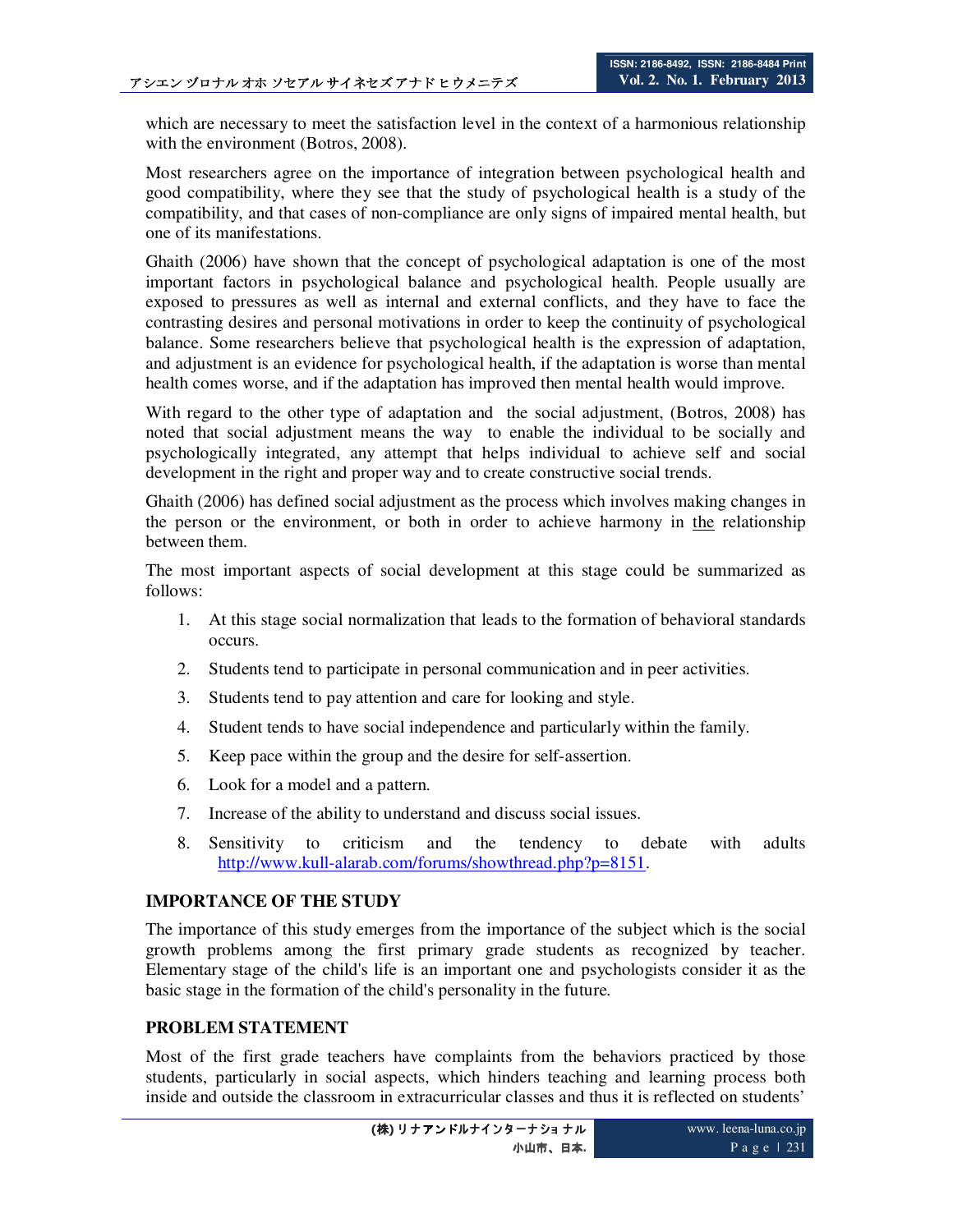academic achievement. The information and skills received by the first grade students are essential and fundamental in which all future information, knowledge and skills in the next grades will be based on. In order to keep on the fine quality of student learning in the future, we have to create appropriate conditions for learning in the first grade and detect all obstructions and maybe, social problems are the most prominent problems that can lead to hinder children's' learning process, hence these problems must be taken into consideration and the extent of popularity among children should be identified in order to facilitate treatment in the future, bringing students to the appropriate level of social growth which in turn facilitates teaching and learning process in this grade and the following stages, and this drives the researcher to face and discuss this problem.

## **AIM OF THE STUDY**

This study aims to explore social growth problems experienced by the first primary grade students as viewed by the teacher in the Bseera district. Specifically, the study seeks to answer the following question and examine the following assumptions:

Question: What are the social growth problems experienced by the first primary grade students as recognized by the teacher in Bseera district.

## **HYPOTHESES**

- 1. There are no statistically significant differences at  $(\alpha = 0.05)$  in the problems of social development among the first primary grade students attributed to the school.
- 2. There are no statistically significant differences at  $(\alpha = 0.05)$  in the problems of social development among the first primary grade students attributed to the gender (male, female).
- 3. There are no statistically significant differences at  $(\alpha = 0.05)$  in the problems of social development among the first primary grade students due to the mother level of education.
- 4. There are no statistically significant differences at  $(\alpha = 0.05)$  in the problems of social development among the first primary grade students due to the father's level of education.

## **PREVIOUS STUDIES**

Second, studies that discussed one of the emotional or social aspects of problems experienced by children. The aim of Al-Bkor (1985) was to identify the prevailing classroom forms of aggression among primary stage students and the impact of gender, age and size of class. To achieve this purpose, a sample of 500 school sections has been selected and teachers have to answer questions of the measuring instrument developed by the researcher. The study results showed that in general, there is a similarity in the common types of aggression at the primary stage. The most common types of aggression are: snitching, beatings with hands, swearing, pushing and threats. The study also showed that males are more aggressive than females, and that the students of lower primary schools (LP schools) are more aggressive than higher primary schools (HP schools). In addition, students at large -size class show more aggressive behaviors than small and medium-sized classes, and small size classes are more aggressive than the medium size.

Bader (1989) aimed to identify the forms of aggressive behavior of primary school children in the classroom. For this purpose, the sample consisted of 270 divided equally between males and females. The study found that the most prevalent forms of aggressive behavior are: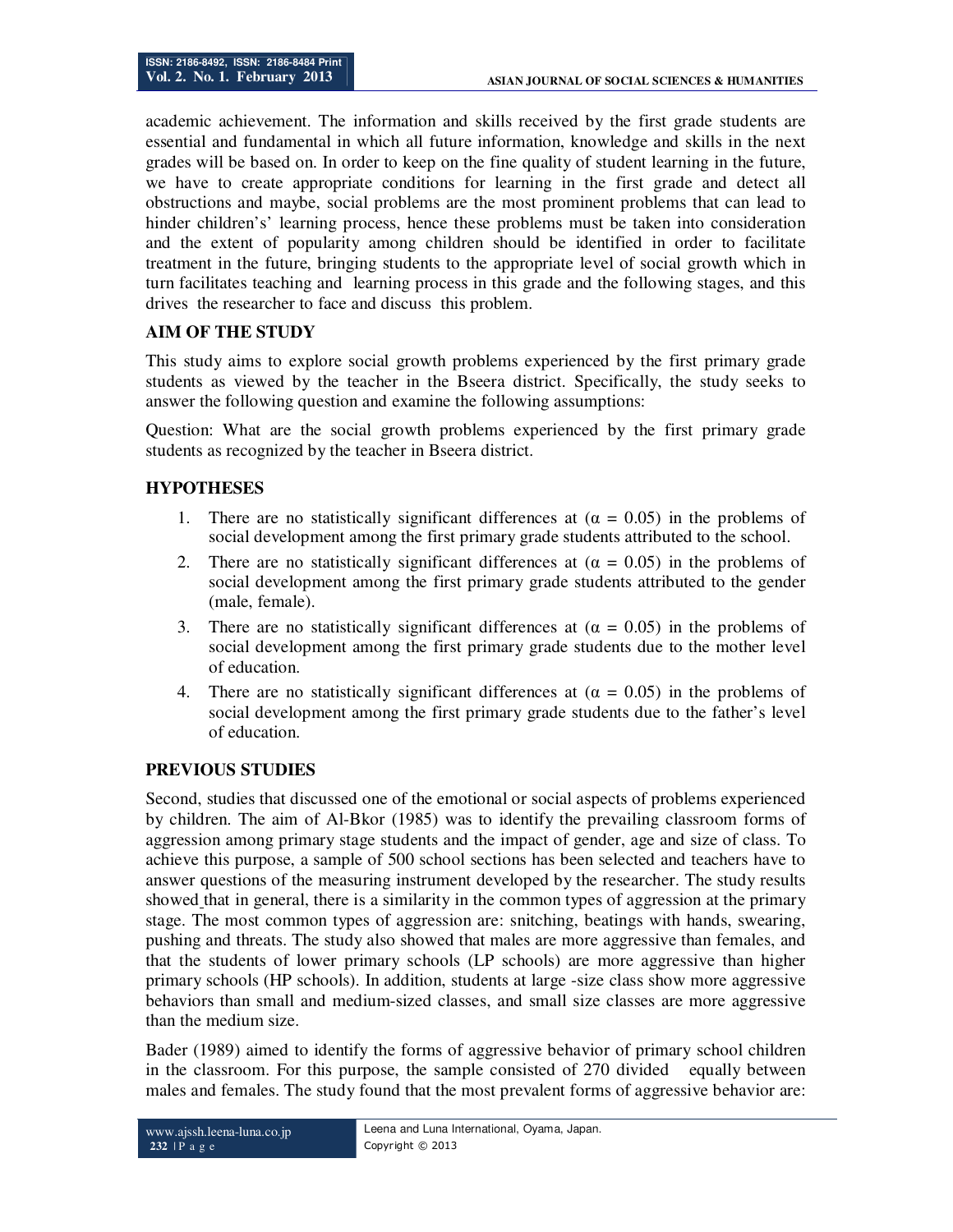slanders, lies, insults, and not following the hygienic rules, while the least common behavior is imitating the teacher, the use of **impolite and** obscenities words and the lack of obedience. Also, it was found that males are more aggressive than females.

The aim of a study conducted by Baybars (1988) was to identify the common concerns of pre-school children in Jordan, which was influenced by gender and age. The sample consisted of 122 male children and 123 female children. It was found that the most common concerns among children are: fear of the unseen, fear of animals, fear of natural phenomena. There were no significant differences due to gender on these concerns but there are some concerns which have noticed in males such as fear of mutilated and deformed shapes, car accidents, wounds, while female's fears were such as walking alone and staying alone.

In a study conducted by Capes (1990) aimed to know the effect of child's stick to the beliefs of parents on the social adjustment of the first primary grade students. The sample consisted of children from 150 families, and the study indicated the impact of the first primary grade child sickness to his parents beliefs, which is reflected on social adaptation.

Davis (1993) study aimed to know the effect of parental control on the social adjustment of children in first grade students through teachers observations. The sample included 150 children from the first primary grade. The study revealed differences in the impact of parental control over the females more than its impact on the males. Also, it was found that first grade children in private schools are more adaptable than the first primary grade children in public schools in general.

Hijazi (1988) has studied mothers methods of dealing with aggressive behavior patterns to their children at the age of five, through a series of questions prepared by the researcher and presented to 100 mothers. It was found that most used methods of controlling the aggressive behavior patterns are beating and rebuke, and that mother also encourages this behavior outside home. Methods of dealing with aggressive patterns of behavior are affected by mother's level of education, the mother of higher educational level tends to use advice and guidance more than beatings and rebuke.

The study of Kidweell (1988) aimed to know the effect of family involvement on the social adjustment of first primary grade children using the sample of 113 children. It was found that there are significant differences between families in which raising up children is the responsibility of mothers and families in which servants are responsible for raising up children regarding the social adjustment of first primary grade children and in favor of families of mothers.

The study also showed the importance of the family involvement on the child's social adjustment.

The aim of Lorenz (1990) study is to identify the difference between the socially isolated child and the socially acceptable child in the concept of friendship, the ability to solve social problems, social adjustment, and self-perception of unity and isolation. The sample included 200 children at the elementary stage. It was found that socially isolated children show less development of the concept of friendship, less ability to cope with social problems, poor social adjustment in addition to the increased feelings of loneliness and isolation.

The aim of Moynihan (1989) study is similar to kidweell (1988) study, and the purpose of this study was to investigate the relationship between family construction and social adjustment for the first primary grade children from the perspective of teachers. The selected sample consists of 37 children in the first primary grade. The study revealed a significant relationship between child's social adjustment and the length of time spent with the family.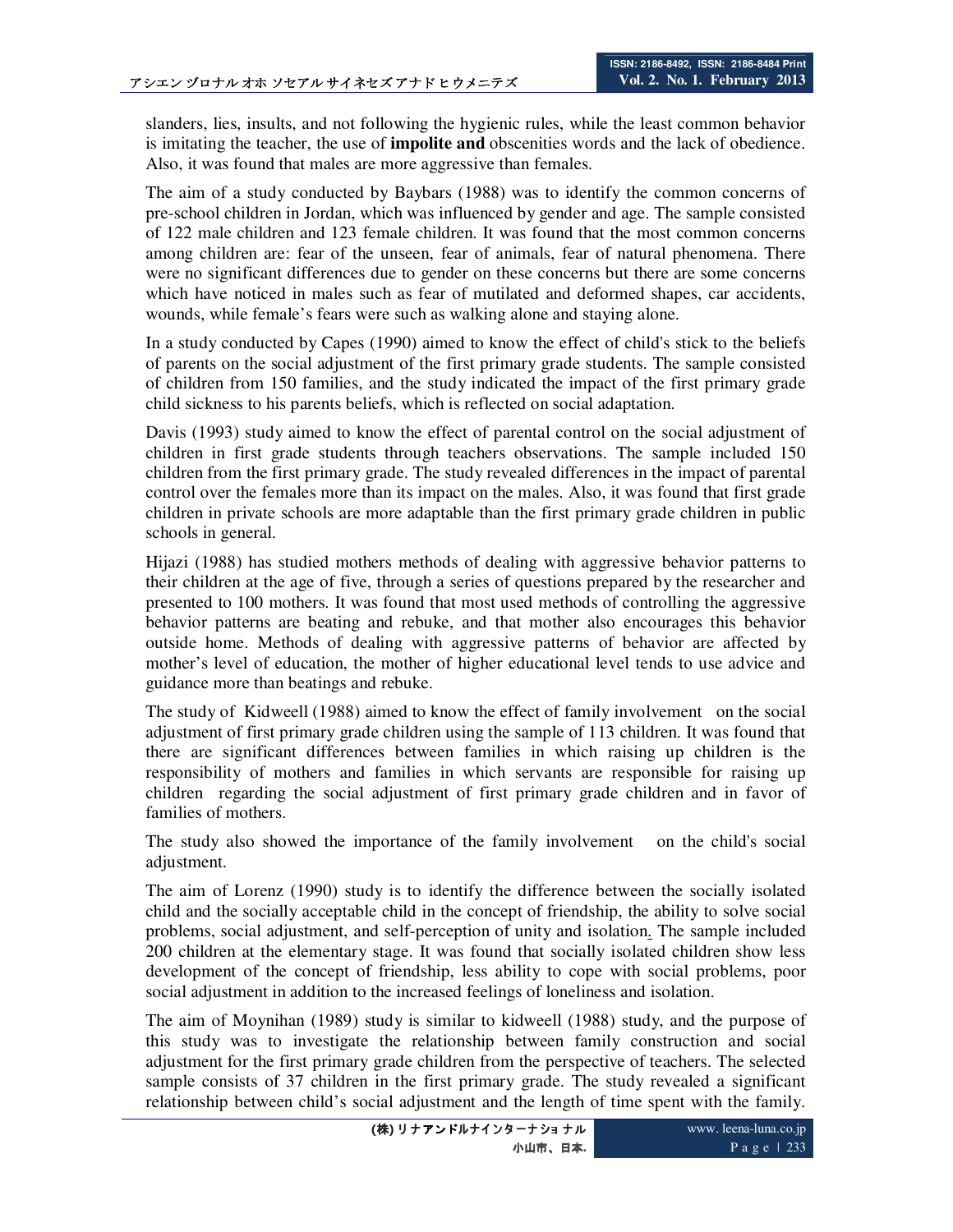The study also showed that the male children show poor social adjustment in disconnected or broken families, more than females in these families.

The aim of a study conducted by Whitaker (1993) was to identify the effect of maternal tenderness, deprivation and emotional suppression on shyness behavior in the first primary grade students. The study sample consisted of mothers and teachers of the first primary grade children. the study showed a relationship between mothers low level of passion and the increase of the behavior of shyness from the perspective of teachers of the first primary grade children. Additionally, sudden change in the emotional behavior of the parents increases the behavior shyness in the first primary grade children from the perspective of mothers. Also, it was found that mothers with a high level of education are more aware of the behavior of shyness in children than less educational level mothers.

From the review of studies discussing one of the emotional or social aspects in children, the following points are clarified:

- a. Children face some emotional and social problems such as slanders, insults, lies, loneliness, social isolation, fear and shyness.
- b. The male children are more aggressive than females.
- c. Boys show poor social adjustment in broken families, more than females in these families.
- d. Mother's level of education affects both the aggressive behavior and the behavior of a child's shyness.

## **THE METHOD AND PROCEDURES**

#### **The Study Population**

The study population consists of all first primary grade students in the schools of Ministry of Education in the District of Bseera / Tafila for the academic year 2009/2010. The number is (572) male and female students who are distributed according to schools and sections, as shown in table (1).

#### **Sample of the Study**

The study sample consisted of (88) male and female students from first grade primary schools at the Ministry of Education in the District of Bseera / Tafila for the academic year 2009/2010, representing (16%) of the total community of the study described in Table 1 and distributed by schools and gender as illustrated in Table 2.

#### **Study Instrument**

A questionnaire developed to explore the social problems experienced by students of the first primary grade, by referring to the educational literature on this subject and to benefit from previous studies. The researcher has formulated the items of, which consists of (23) items. A four-graded scale was used for the social problems questions as follows: a)Always true (4), b) Often true (3), c) Rarely true (2), and d) True /I do not know (1)

The questionnaire consist of two parts, the first included preliminary data concerning the student as follows: Name of school, gender, section, the educational level of father, the educational level of mother. The second part included the items that reflect the problems of social development experienced by first primary grade students.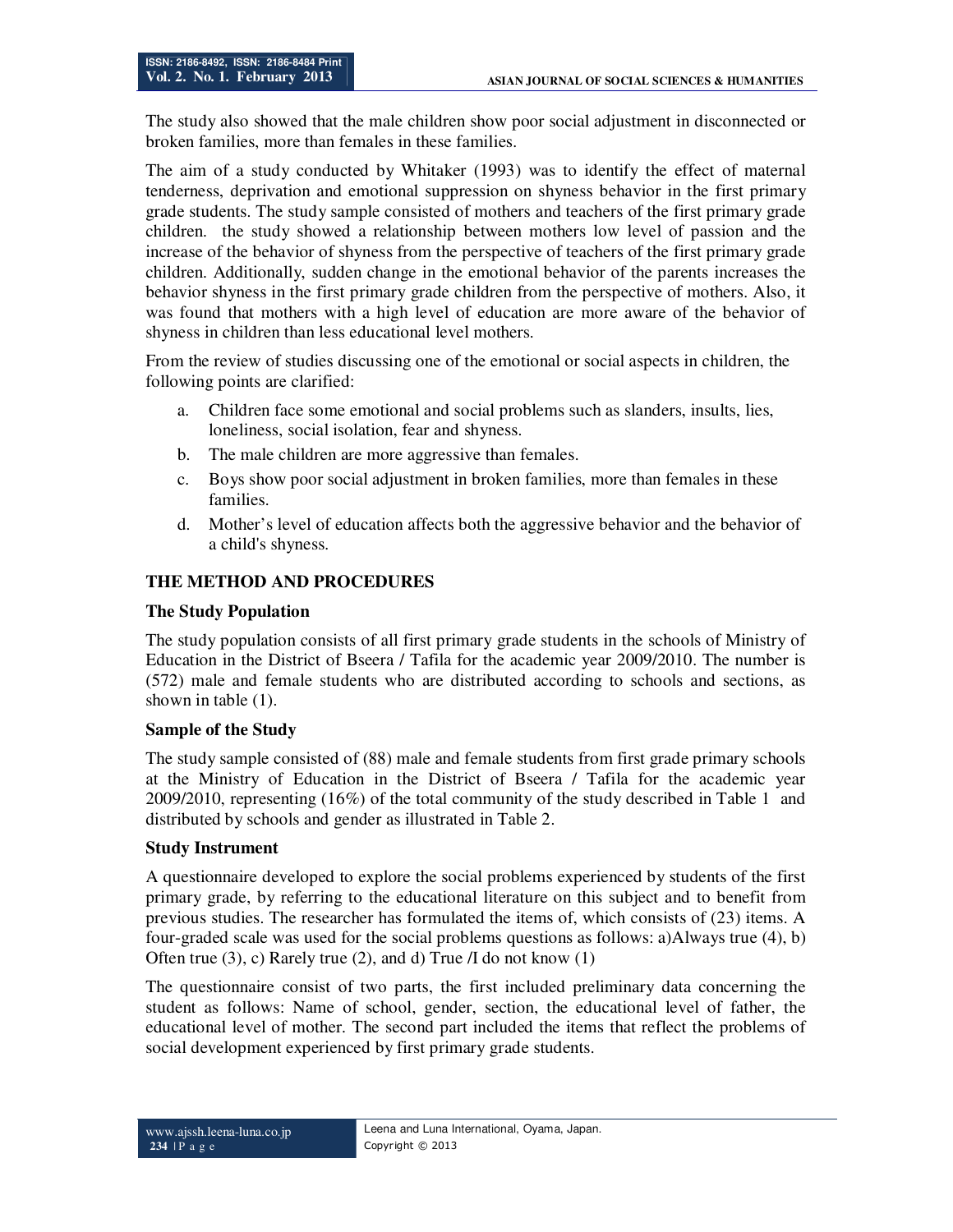| Gender/ School Name                     | Male                     | Female                   | Total          |
|-----------------------------------------|--------------------------|--------------------------|----------------|
| Bosra primary coeducation school        | 20                       | 19                       | 39             |
| Nusaiba Almazenya primary school        | 16                       | 14                       | 30             |
| Aisha Bent Abi Bakr                     | 6                        | 13                       | 19             |
| Grandal primary coeducation school      | 23                       | 25                       | 48             |
| Ain Jalout primary school               | 15                       | 12                       | 27             |
| Bseera primary school                   | 20                       | 26                       | 46             |
| Khadija Bent Khuwaylid                  | 31                       | 26                       | 57             |
| Halema Al-sa'diah                       | $\overline{4}$           | 7                        | 11             |
| Om Sarab                                | 6                        | $\overline{\phantom{a}}$ | 6              |
| Thabit Ibn Qais                         | $\mathbf{1}$             | 12                       | 13             |
| Ain Jalout                              | 15                       | 12                       | 27             |
| Al-khansa' primary school               | $\overline{2}$           | 5                        | $\overline{7}$ |
| Al-Qadisiyah primary school for males   | 50                       | $\overline{\phantom{a}}$ | 50             |
| Al-Qadisiyah primary school for females | $\overline{\phantom{a}}$ | 75                       | 75             |
| A'atekah bent Almutaleb                 | 20                       | 15                       | 35             |
| Farwa Ben Omar                          | 15                       | 14                       | 29             |
| That Al-Sawari primary school           | 15                       | $\overline{\phantom{a}}$ | 15             |
| Eskan Alrashadia                        | $\tau$                   | $\overline{c}$           | 9              |
| Dana primary school                     | 13                       | 3                        | 16             |
| Mariam Albatoul                         | 5                        | 8                        | 13             |
| Total                                   | 284                      | 288                      | 572            |

#### **Table 1. Study population according to Gender and Schools**

**Table 2. Study sample accordance to gender and schools** 

| Gender/School Name                 | Male | Female | Total |
|------------------------------------|------|--------|-------|
| Bosra primary coeducation school   | 9    | 10     | 19    |
| Nusaiba Almazenya primary school   | 12   | 12     | 24    |
| Grandal primary coeducation school | 9    | 8      | 17    |
| Ain Jalout primary school          | 4    | 4      | 8     |
| Bseera primary school              | 10   | 10     | 20    |
| Total                              | 44   | 44     | 88    |

## **Questionnaire Validity**

The researcher introduced the questionnaire to a sample of 8 teachers of first grade in order to make suitable observations for the items formulation and the questionnaire has been modified according to their observations. The questionnaire has been introduced to (8) arbitrators who are members of the Instructional Staff in the Faculty of Educational in each of Hussein Bin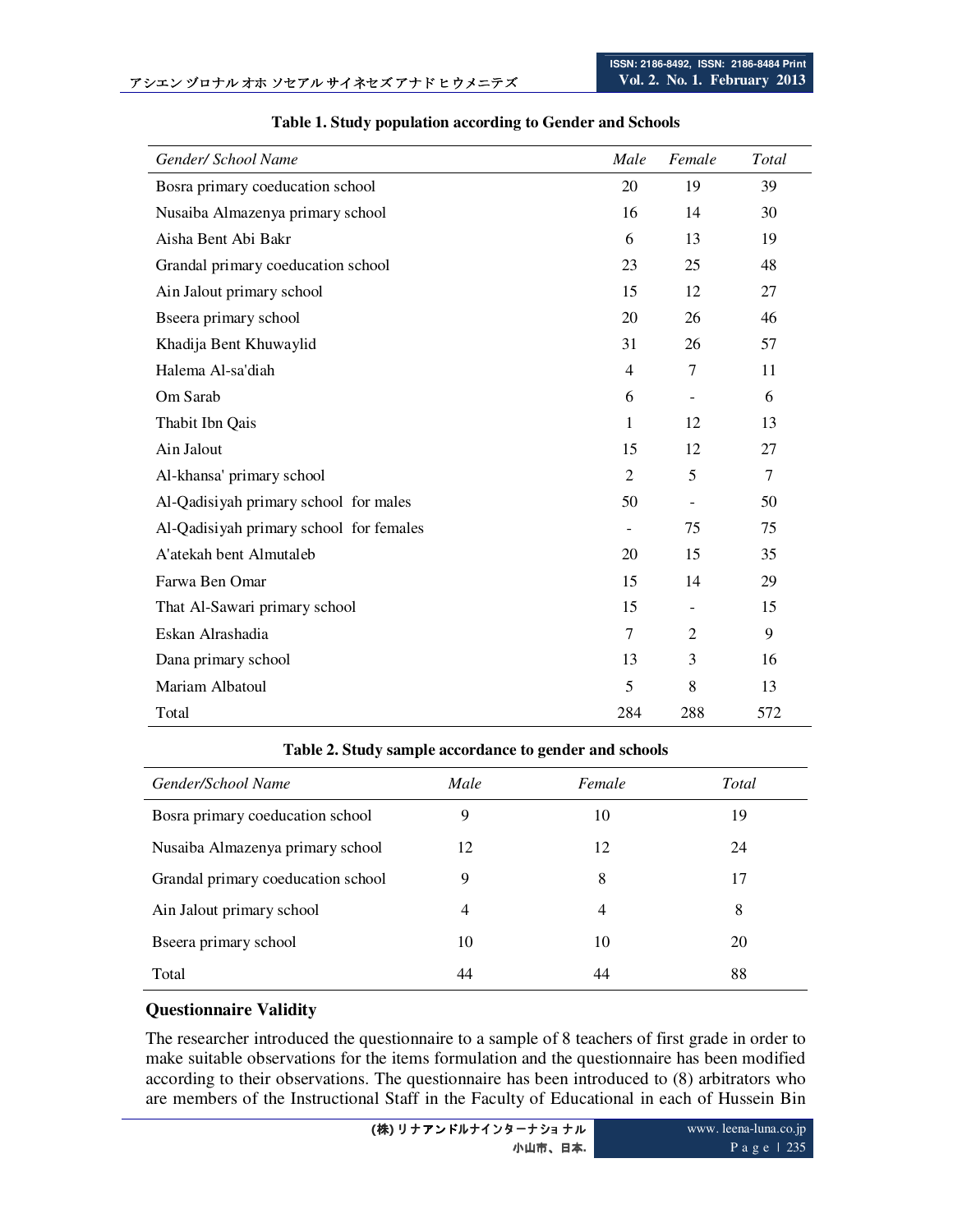Talal University and Tafila Technical University. In order to make sure of the items validity, the formulation and comprehensiveness, observations of the arbitrators has been taken into consideration and the final questionnaire consisted of (23) items

## *Reliability of the Questionnaire*

With regard to reliability of the questionnaire, testing and retesting method has been used to verify the reliability of the instrument. The tests were applied to a sample of the study population (20) individuals, where correlation coefficient was 0.89 in the pre and post tests for the option (always true), and 0.86 correlation coefficient for the option (often true), and 0.92 for the option (rarely true) and .91 for the option (true  $\Lambda$  do not know). These coefficients are appropriate to consider the instrument appropriate and valid.

## **THE METHOD**

The researcher distributed the questionnaire on teachers of first grade primary school included in the sample by hand. The aims of the study and how to fill the questionnaire for each student were explained to them, and after filling the questionnaire by the teachers, questionnaires were collected and checked, then entered into a computer in preparation for the analysis of the results using the method of the statistical program SPSS.

## **Statistical Methods**

To answer the questions of the study, frequency, means and standard deviations have been extracted using the analysis of variance and a posteriori comparisons test to find out the differences.

## **RESULTS**

With respect to answering the study question, which states (What are the problems of social development experienced by students of the first primary grade, as recognized by the teacher in Bseera) frequencies and percentages for each of the group items contained in the questionnaire have been found. Table 3 shows these results.

It's obvious from table 3 that the problem (need help to do something) came in the first place among the social problems experienced by first primary grade students, as recognized by the teacher Bseera, and this problem got a percentage of (6.54%), while the items (acquires the property of his colleagues constantly) and (do not have relationships with adults) was in the second rank with a percentage of (5.60%). In the third place, the problem (not interested in the completion of the required work) gained a percentage (4.98%) With regard to the first hypothesis, which states (There are no statistically significant differences ( $\alpha = 0.05$ ) in the problems of social development among the first primary grade students s attributed to the school), the arithmetic mean and standard deviation of the study sample were found. Table 4 reveals the results.

It is clear from Table 4 that there are apparent differences between the means in the questionnaire of social development problems according to the school. To explore whether these differences are statistically significant, the researcher used analysis of variance to find out the effect of the school variable, as shown in Table 5.

It is noticed from Table 5 that there are statistically significant differences in the problems of social development among first primary grade students attributed to the school where the student is being taught. To explore these differences, Scheffe test was used to make posteriori comparisons between the means as shown in Table 6.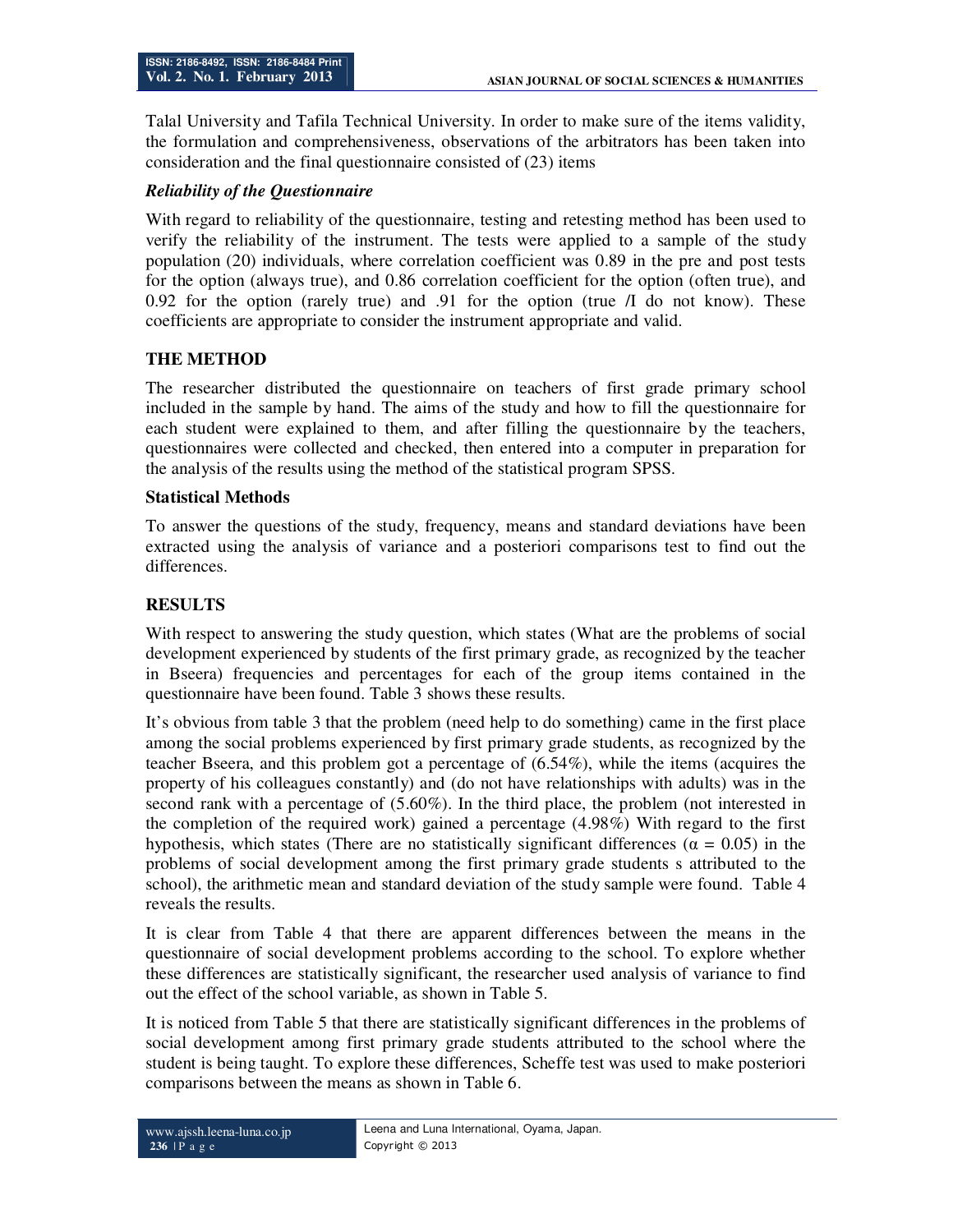| Table 3. Frequencies and percentages and the relative importance (rank) problems of social      |
|-------------------------------------------------------------------------------------------------|
| development experienced by students of the first primary grade, as recognized by the teacher in |
| Bseera                                                                                          |

| No.          | <i>Statement</i>                                               | Frequency | Percentage | The relative<br><i>importance</i> (rank) |
|--------------|----------------------------------------------------------------|-----------|------------|------------------------------------------|
| $\mathbf{1}$ | Needs help to do something                                     | 324       | 6.54       | $\mathbf{1}$                             |
| $\mathbf{2}$ | possess the property of his colleagues<br>constantly           | 281       | 5.60       | $\mathfrak{2}$                           |
| 3            | Do not have relationships with adults                          | 281       | 5.60       | $\overline{2}$                           |
| 4            | Not interested in the completion of the<br>required work       | 247       | 4.98       | 3                                        |
| 5            | Refuses to respond to the adults during<br>the speech          | 246       | 4.96       | 4                                        |
| 6            | Constantly insists on his position                             | 235       | 4.74       | 5                                        |
| $\tau$       | Has a tendency to attack his colleagues<br>(beat)              | 228       | 4.60       | 6                                        |
| 8            | Has a tendency to attack his colleagues<br>(abuse)             | 225       | 4.54       | 7                                        |
| 9            | refusing to share his food                                     | 225       | 4.54       | 7                                        |
| 10           | Not happy when given a leadership role                         | 225       | 4.54       | 7                                        |
| 11           | Breaks the teacher's rules                                     | 220       | 4.44       | 8                                        |
| 12           | Introvert and withdrawn in the presence<br>of adults           | 216       | 4.36       | 9                                        |
| 13           | Works only by urging and<br>encouragement                      | 216       | 4.36       | 9                                        |
| 14           | Does not have other children who love<br>him                   | 212       | 4.28       | 10                                       |
| 15           | Not interested in arranging clothes<br>constantly              | 210       | 4.24       | 11                                       |
| 16           | Mock at teacher's instruction                                  | 207       | 4.18       | 12                                       |
| 17           | does not play with children or participate<br>in activities    | 184       | 3.71       | 13                                       |
| 18           | Assault on others food and spoil it                            | 179       | 3.61       | 14                                       |
| 19           | never face any position and withdraw<br>from positions quickly | 163       | 3.29       | 15                                       |
| 20           | Assault on the food of others and eat<br>from it               | 161       | 3.25       | 16                                       |
| 21           | Does not depend on himself in eating                           | 157       | 3.17       | 17                                       |
| 22           | Does not go outside during the rest of the<br>class            | 156       | 3.15       | 18                                       |
| 23           | Hates school and not interested in it                          | 154       | 3.10       | 19                                       |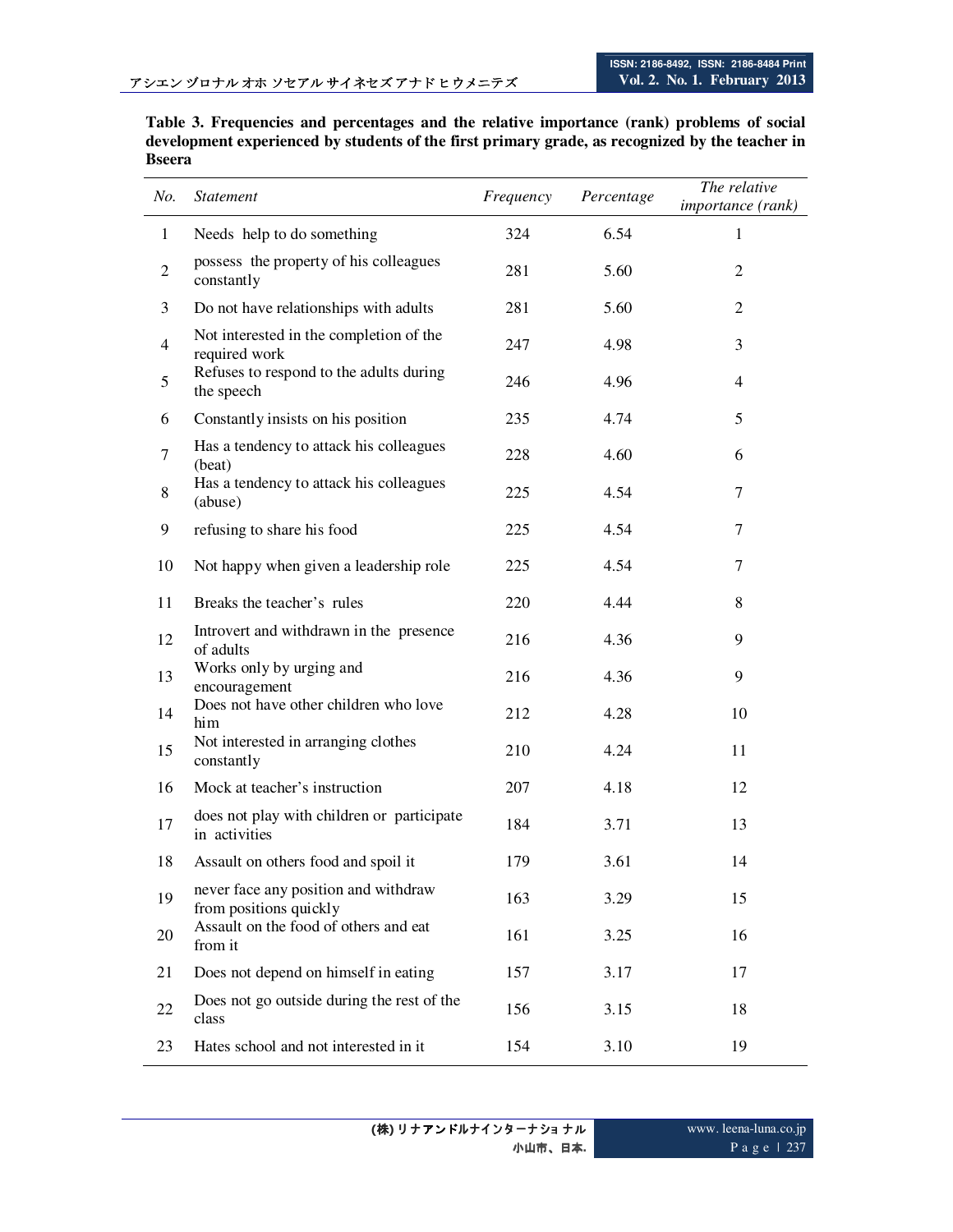| No             | <i>School</i>                      | Number of<br><b>Students</b> | Arithmetic<br>Mean | <b>Standard</b><br>Deviation |
|----------------|------------------------------------|------------------------------|--------------------|------------------------------|
| 1              | Bosra primary coeducation school   | 19                           | 5.45               | 0.60                         |
| 2              | Nusaiba Almazenya primary school   | 24                           | 6.10               | 0.85                         |
| 3              | Grandal primary coeducation school | 17                           | 4.67               | 0.81                         |
| $\overline{4}$ | Ain Jalout primary school          | 8                            | 5.15               | 0.90                         |
| 5              | B seera primary school             | 20                           | 6.04               | 0.53                         |
|                | Total                              | 88                           | 5.58               | 0.90                         |

### **Table 4. Arithmetic means and standard deviations for a study sample questionnaire to the problems of social growth by school**

#### **Tablel 5. the analysis of variance results to determine the statistical significance of the differences between schools means**

| Source of variance<br>(school) | Sum of the<br>squares | Degrees of<br>freedom | Mean of<br>squares | (F)Value | Significance<br>level |
|--------------------------------|-----------------------|-----------------------|--------------------|----------|-----------------------|
| Between the groups             | 26.68                 | 4                     | 6.67               | 12.26    | 0.00                  |
| Within groups                  | 45.12                 | 83                    | 0.544              |          |                       |
| Total                          | 71.81                 | 87                    |                    |          |                       |

#### **Table 6. Results of Scheffe's test of posteriori comparisons between the means of the social development problems in the first primary grade students attributed to the school**

| <i>School</i>                                            | <b>Bosra primary</b><br>school | Nusaiba<br>Almazenya | Grandal<br>primary school | Ain Jalout        | <i>Bseera</i><br>primary school |
|----------------------------------------------------------|--------------------------------|----------------------|---------------------------|-------------------|---------------------------------|
| Bosra primary                                            |                                | $*(0.03)$            | $*(0.01)$                 | 0.86              | 0.09                            |
| <b>Nusaiba</b><br>Almazenya<br>Grandal primary<br>school |                                |                      | $*(0.00)$                 | $*(0.01)$<br>0.56 | 0.99<br>$*(0.00)$               |
| Ain Jalout                                               |                                |                      |                           |                   | $*(0.03)$                       |
| B seera primary<br>school                                |                                |                      |                           |                   |                                 |

#### **Table 7. Arithmetic means and standard deviations for a study sample questionnaire on the problems of social growth distributed according to gender (male, female)**

| No. | Gender | Number of Students | Arithmetic mean | Standard deviation |
|-----|--------|--------------------|-----------------|--------------------|
|     | Male   | 44                 | 5.05            | 0.74               |
|     | Female | 44                 | 6.12            | 0.73               |
|     | Total  | 88                 | 5.58            | 0.90               |

www.ajssh.leena-luna.co.jp **238** | P a g e

Leena and Luna International, Oyama, Japan. Copyright © 2013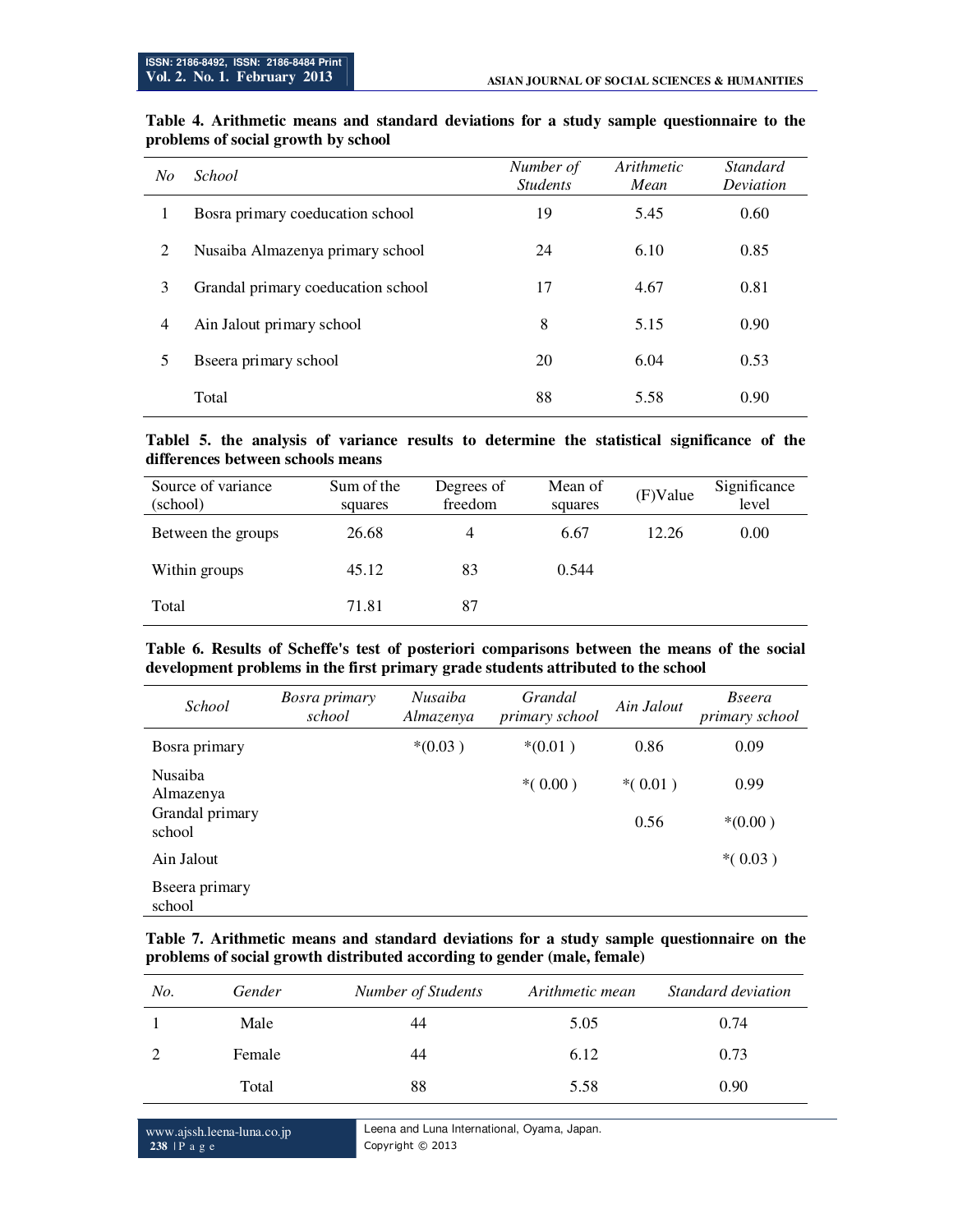With regard to the second hypothesis, which provides, 'there are no statistically significant differences ( $\alpha = 0.05$ ) in the problems of social development among the first primary grade students attributed to the gender (male, female), the mean and standard deviation of the study sample are shown'. Table 7 represents the results.

It is clear from Table 7 that there are apparent differences in the means between males and females in the questionnaire of social development problems. To explore whether these differences are statistically significant, analysis of variance was used to find out the impact of the gender variable, as shown in table 8.

It is obvious from table 8 that there are statistically significant differences in the problems of social development among first primary grade students attributed to the gender. By reference to the means in table 6, it is found that the mean of females is higher than the mean of males, and thus, these differences are in favor of females.

With regard to third hypothesis, which states 'There are no statistically significant differences at  $(\alpha = 0.05)$  in the problems of social development among the first primary grade students due to the mother level of education'.

The mean and standard deviation of the study sample were extracted. Table 9 shows the results. It is clear from Table 9 that there are apparent differences between the means for variable of mother's level of education in the questionnaire of social development problems. To explore whether these differences are statistically significant, analysis of variance was used to extract the effect of the level of mother's education variable, as shown in Table (10).

**Table 8. the results of analysis of variance to determine statistical significance differences between means of the gender** 

| Source of variance<br>(school) | Sum of the<br>squares | Degrees of<br>freedom | Mean of<br>squares | $(F)$ Value | Significance<br>level |
|--------------------------------|-----------------------|-----------------------|--------------------|-------------|-----------------------|
| Between the groups             | 24.88                 |                       | 24.88              | 45.62       | 0.00                  |
| Within groups                  | 46.92                 | 86                    | 0.546              |             |                       |
| Total                          | 71.80                 | 87                    |                    |             |                       |

**Table 9. Arithmetic means and standard deviations for the study sample questionnaire of social growth problems distributed according to mother's level of education** 

|                | No. Educational level | <b>Number of Students</b> | Arithmetic mean | <b>Standard deviation</b> |
|----------------|-----------------------|---------------------------|-----------------|---------------------------|
| 1              | Illiteracy            | 6                         | 5.23            | 0.65                      |
| 2              | Primary               | 36                        | 5.67            | 1.01                      |
| 3              | Secondary             | 28                        | 5.71            | 0.90                      |
| $\overline{4}$ | Diploma               | 10                        | 5.69            | 0.66                      |
| 5              | <b>Bachelor</b>       | 5                         | 4.84            | 0.72                      |
| 6              | High Diploma          | 3                         | 5.03            | 0.15                      |
|                | Total                 | 88                        | 5.58            | 0.90                      |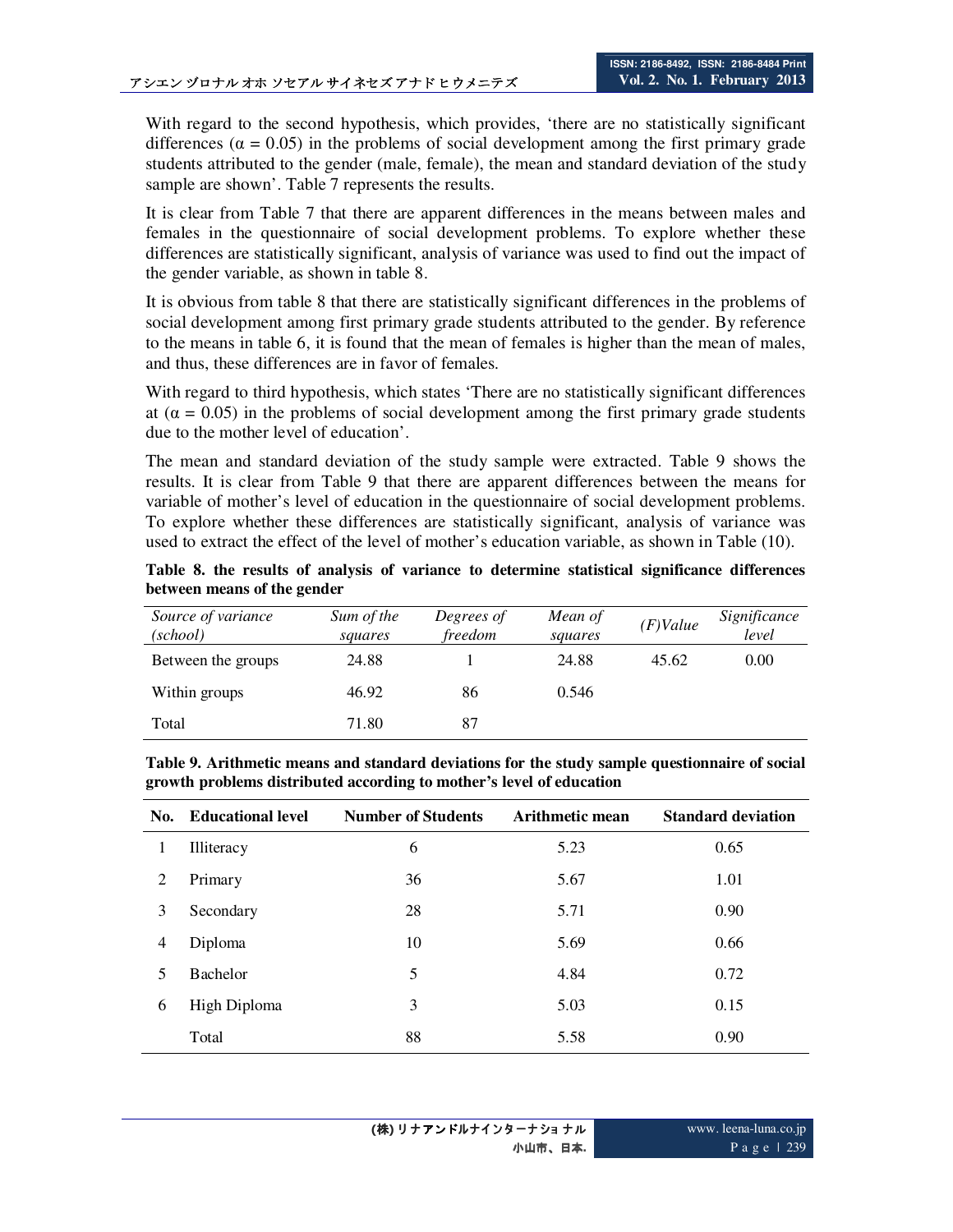| Source of variance<br>(school) | Sum of the<br>squares | Degrees of<br>freedom | Mean of<br>squares | (F)Value | Significance<br>level |
|--------------------------------|-----------------------|-----------------------|--------------------|----------|-----------------------|
| Between the groups             | 5.82                  |                       | 1.05               | 1.30     | 0.271                 |
| Within groups                  | 66.52                 | 82                    | 0.81               |          |                       |
| Total                          | 71.80                 | 87                    |                    |          |                       |

**Table 10. The results of analysis of variance to identify the statistical significance of the differences of means of the impact of mother's level of education** 

Table 10 illustrates that there are no statistically significant differences in the problems of social development among first primary grade students due to the impact of the variable (level of mothers education, where the value of  $(F) = 1.30$ , significance level = 0.271 which is not a significant at the significance level ( $\alpha = 0.05$ ).

With regard to the fourth hypothesis, which states (There are no statistically significant differences at  $(\alpha = 0.05)$  in the problems of social development among the first primary grade students due to the father level of education).

**Table 11. Arithmetic means and standard deviations for the study sample questionnaire of social growth problems distributed according to father's level of education** 

| No.            | <b>Educational level</b> | <b>Number of Students</b> | <b>Arithmetic mean</b> | <b>Standard deviation</b> |
|----------------|--------------------------|---------------------------|------------------------|---------------------------|
|                | <b>Illiteracy</b>        | 17                        | 5.55                   | 0.82                      |
| 2              | Primary                  | 38                        | 5.77                   | 0.79                      |
| 3              | Secondary                | 18                        | 5.58                   | 1.12                      |
| $\overline{4}$ | Diploma                  | 7                         | 5.17                   | 1.10                      |
| 5              | <b>Bachelor</b>          | 6                         | 4.83                   | 0.63                      |
| 6              | High Diploma             |                           | 6.00                   | 0.88                      |
| 7              | Master                   | 1                         | 6.20                   | 0.96                      |
|                | Total                    | 88                        | 5.58                   | 0.90                      |

The mean and standard deviation of the study sample were extracted as shown in Table 11. It is clear from Table 11 that there are apparent differences between the means of father's level of education variable in the questionnaire of social development problems. To explore whether these differences are statistically significant, analysis of variance was used to find out the effect of the level of father's education variable, as shown in Table 12.

**Table 12. the results of analysis of variance to determine statistical significance of the differences between means of the impact of variable level of father education** 

| Source of variance<br>(school) | Sum of the<br>squares | Degrees of<br>freedom | Mean of<br>squares | $(F)$ Value | Significance<br>level |
|--------------------------------|-----------------------|-----------------------|--------------------|-------------|-----------------------|
| Between the groups             | 6.50                  | o                     | 1.08               | 1.345       | 0.247                 |
| Within groups                  | 65.30                 | 81                    | 0.80               |             |                       |
| Total                          | 71.80                 | 87                    |                    |             |                       |

Table 11 illustrates that there are no statistically significant differences in the problems of social development among first primary grade students due to the impact of the variable of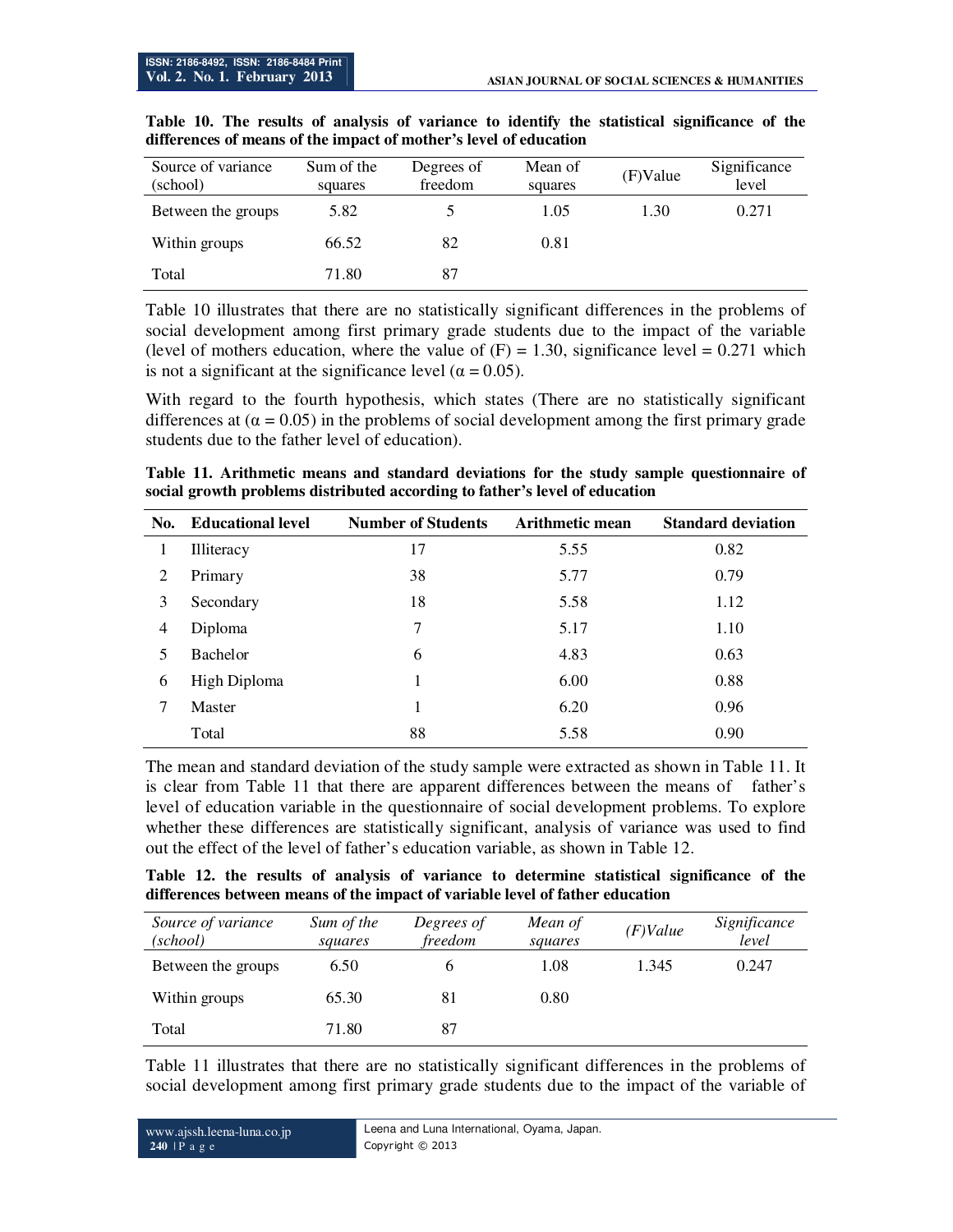father's education level, where the value of  $(F) = 1.345$ , and the significance level = 0.247which is not significant at the significance level ( $\alpha$  = 0.05).

## **RESULTS AND DISCUSSION**

The results showed that the problem which came in the first rank is (need of help to do something). Also, the results of this study were partly different from the results of Al-Bkor (1985) and Bader (1989) studies which showed that the most common aggressive behaviors are snitching, beatings with hands, cursing, threats, and breaking the rules. This can be explained through the different periods in which the study was conducted Al-Bkor (1985) and Bader (1989) while the present study was conducted in the academic year 2009/2010. There is no doubt that there are enormous cognitive development in the current era in which means of modern technology such as computers and the Internet are available and used by the child which can affect the behaviors and acts, and may change and become better.

 This result can be interpreted as the outside world for a child is something unknown and therefore he/she needs a continuous assistance by others, especially models such as parents and teachers to discover this world, the reason can also be attributed to the fact that child's ability in the first primary grade to distinguish between the right and wrong things is weak, so that the child needs help to know the right things to follow, practice and stay away from the wrong things.

The problem, which ranked secondly includes two items (*encroaching* on private *property* of his colleagues constantly) and (do not have relationships with adults). With regard to the first item (*encroaching* on private *property* of his colleagues constantly), this result matches partly with the results of studies of Hijazi (1988) and Lorenz (1990) where the results of Hijazi (1988) study revealed that the mother's lenient in the case of aggression between the brothers, and encourages aggression outside the house. The study of Lorenz (1990) has indicated that socially isolated children show less development of the friendship concept, less ability to cope with social problems, poor social adjustment in addition to the increased feelings of loneliness and isolation.

 Probably, the reason refers to the fact that the child in this grade has a sever love of (ego), therefore seek to take and possess others' things he/she likes, this may be due to the love of domination and control found in children to everything they see and like. With regard to the second item (do not have relationships with adults), this may be due to a children sense of weakness to the older surrounding people who deal with them, believing that those adults are trying to control them completely either in behaviors, practices or expressions. Perhaps, the reason refers to children's fear form making relationships with adults or from the punishment if they commit a mistake in their behavior towards old people and thus trying to keep away from adults.

In the third place, the problem (not interested in the completion of the required work) the researcher did not find studies focused on this aspect. This result can be explained that the student's ability to focus on the work is weak, so the child's movement may be a lot during the performance of a certain work which leads to lack of focus in the performance of the required work. Possibly, the reason is due to the child disability to sit down for a long time in one place and this hinders the performance of any required work.

In respect of the first hypothesis, which states?

There are no statistically significant differences at  $(\alpha = 0.05)$  in the problems of social development among the first primary grade students attributed to the school where the student is being taught.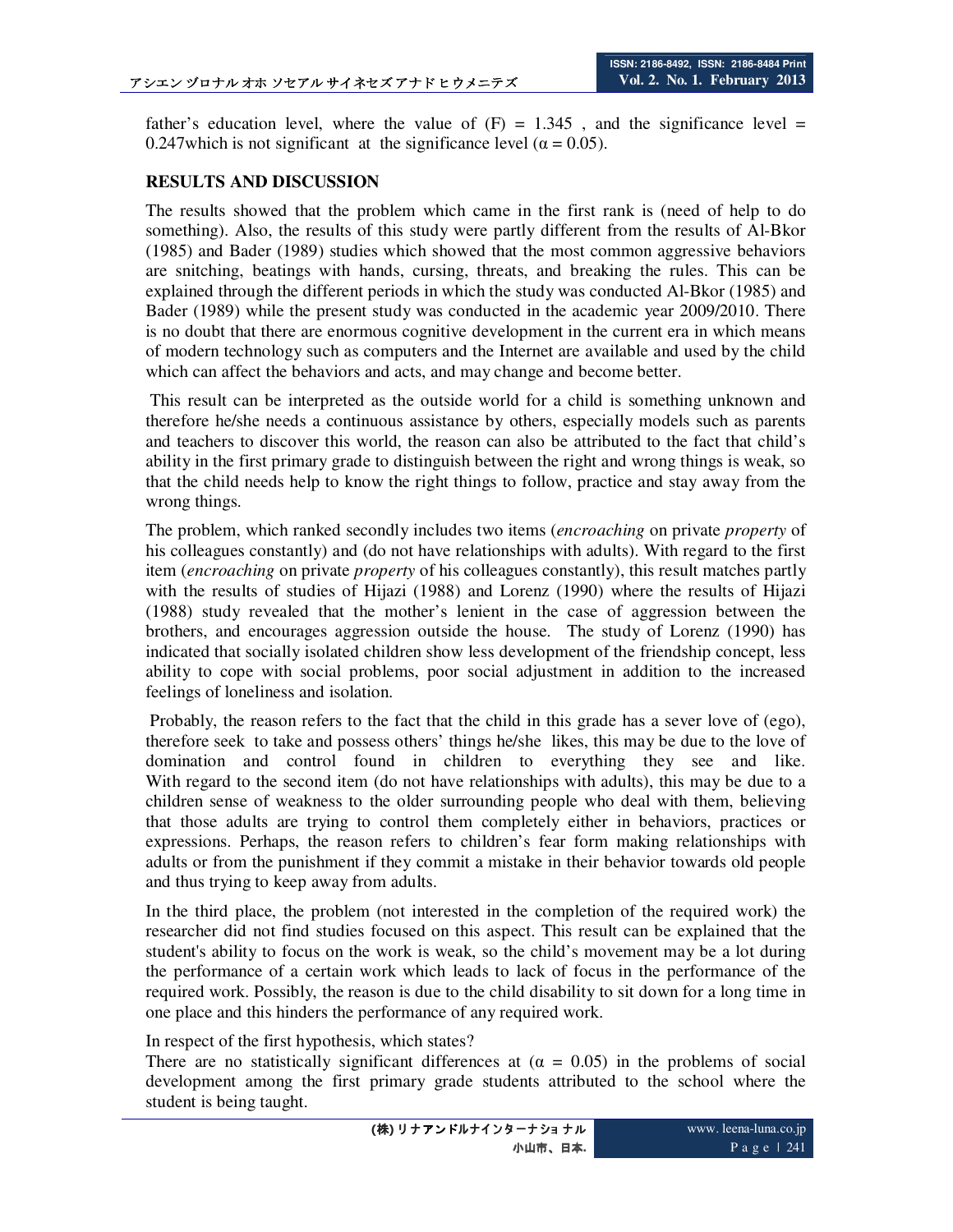The results indicated that there are significant differences in social development problems among students of the first primary grade attributed to the school where the student is being taught. Nusaiba Al-Mazenia school showed more problems, then Bseera primary school then Bosra primary school. the results of this study matches partly with results of a study (Al-Bkor, 1985), which indicated that large size classes students are more aggressive than the small size class students which can be explained by looking at the size of the classroom and by student's residence

With regard to the second hypothesis, which states?

There are no statistically significant differences at  $(\alpha = 0.05)$  in the problems of social development among the first primary grade students attributed to the gender (male; female).

Problems in females were higher than in males which can be explained depending on the nature of society and the study sample as it is rural areas which have certain privacy in the raising and preservation of females.

With regard to the third hypothesis, which states?

There are no statistically significant differences at  $(\alpha = 0.05)$  in the problems of social development among the first primary grade students due to the mother level of education.

The results showed no statistically significant differences at ( $\alpha = 0.05$ ) in the problems of social development among the first primary grade students due to the mother level of education.

The result contradicts with (Whitaker, 1993) which showed a relationship between mothers low level of passion and the increase of the behavior of shyness from the perspective of teachers of the first primary grade children. Additionally, sudden *change* and fluctuation in the emotional behavior of the parents increases the behavior shyness in the first primary grade children from the perspective of mothers. Also, It was found that mothers with a high level of education are more aware of the behavior of shyness in children than less educational level of mothers.

The difference between the two results can be explained based on the difference between the environments in which the two studies were conducted, as (Whitaker, 1993) was conducted in the western society which is different from the Arab societies. With regard to the fourth hypothesis, which states?

There are no statistically significant differences at  $(\alpha = 0.05)$  in the problems of social development among the first primary grade students due to the father level of education. The results showed no statistically significant differences at  $(\alpha = 0.05)$  in the problems of social development among the first primary grade students attributed to father's level of education. no previous studies examined the effect of this variable were found, and the result can be explained by the father spending most of his time to work outside home and has no time to follow up the son thoroughly.

In light of the study results, the researcher recommends with the following:

The necessity of providing more care in dealing with first primary grade students and guide them to avoid aggression towards their colleagues, whether insults or beatings and to identify the students who made such behaviors and holding a special class for them in the attendance of social advisor at the school to indicate that these behaviors are wrong and must be avoided in addition to providing awards and material and moral incentives for those who quit these behaviors.